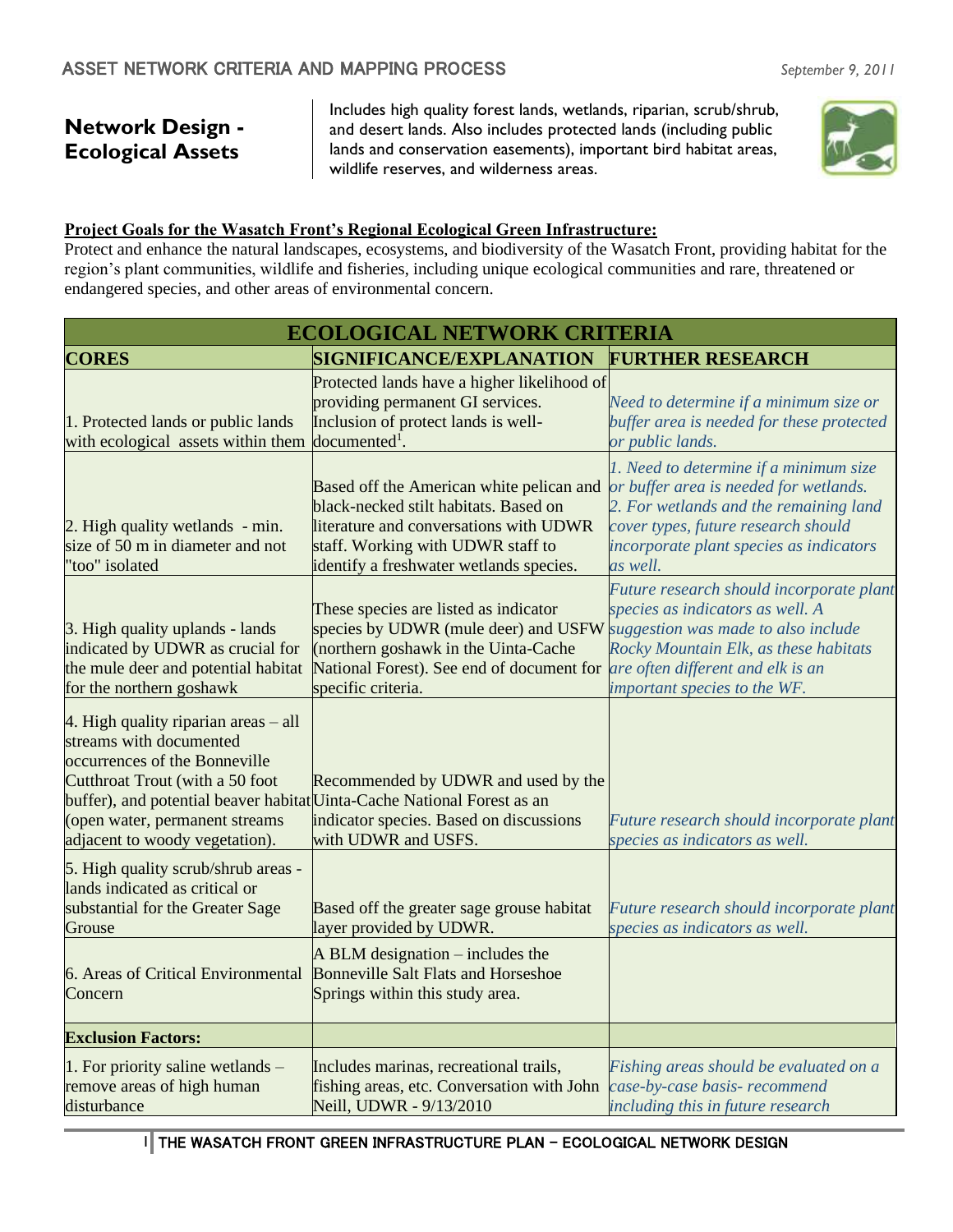| 2. Remove areas affected by<br>development                                                                                                                    | Buffer recommendations $-180$ m (Odell<br>and Knight 2001), Bock 1999 - 200 m (see<br>Lenth 2006 paper for reference)                                                                                                                                                                         |                                                                                                                       |
|---------------------------------------------------------------------------------------------------------------------------------------------------------------|-----------------------------------------------------------------------------------------------------------------------------------------------------------------------------------------------------------------------------------------------------------------------------------------------|-----------------------------------------------------------------------------------------------------------------------|
| 3. Remove areas affected by<br>invasive species                                                                                                               | Based on data downloaded from AGRC,<br>including invasive species and dominant<br>vegetation shapefiles.                                                                                                                                                                                      |                                                                                                                       |
| 4. Remove riparian areas with<br>diversions, dams, culverts and de-<br>watered reaches; For beavers<br>remove recreational areas and<br>mineral developments. | These areas serve as barriers to BCT<br>migration (pers. comm. with UDWR<br>2010). As per the USFS Suitability<br>analysis, beavers will not establish<br>colonies where significant human<br>disturbance is located.                                                                         | Culverts should be evaluated on a case-<br>by-case basis – recommend including<br>this on a more site-specific study. |
| 5. Exclude major roads.                                                                                                                                       | Species will be negatively affected by<br>roads, through mortality or avoidance.                                                                                                                                                                                                              |                                                                                                                       |
| <b>HUBS</b>                                                                                                                                                   | SIGNIFICANCE/EXPLANATION                                                                                                                                                                                                                                                                      | <b>FURTHER RESEARCH</b>                                                                                               |
| 1. Reservoirs                                                                                                                                                 | American white pelican utilizes these<br>areas.                                                                                                                                                                                                                                               |                                                                                                                       |
| 2. High priority forest lands                                                                                                                                 | DFFSL completed a planning process in<br>2010 that identified priority forest lands.                                                                                                                                                                                                          |                                                                                                                       |
| 3. For upland habitats – lands                                                                                                                                | Substantial mule deer habitat based on                                                                                                                                                                                                                                                        |                                                                                                                       |
| indicated as substantial habitat for<br>mule deer and areas with aspen as<br>dominant vegetation cover for<br>goshawks.                                       | data from UDWR. Based on breeding and<br>foraging requirements (from USFS), aspen<br>is important for the northern goshawk<br>(USFS).                                                                                                                                                         |                                                                                                                       |
| study area & important wildlife<br>areas                                                                                                                      | 4. Wildlife Action Areas within the As per the Wildlife Action Plan developed<br>by UDWR and Ogden Valley important<br>wildlife areas                                                                                                                                                         |                                                                                                                       |
| 5. For scrub/shrub habitat for<br>sagegrouse - all areas of sagebrush<br>within 1 mile of masked species<br>locations                                         | Habitat data provided by UDWR was<br>masked up to 1 mile, as per confidentiality<br>reasons, these hub areas would encompass<br>all possible habitats. As this species is a<br>sagebrush-obligate species, hubs should<br>include areas with sagebrush as the<br>dominant vegetation species. |                                                                                                                       |
| 6. Riparian areas - all permanent                                                                                                                             |                                                                                                                                                                                                                                                                                               |                                                                                                                       |
| streams that have surrounding<br>forest land cover.                                                                                                           | Beaver criteria reviewed by USFS.                                                                                                                                                                                                                                                             |                                                                                                                       |
| 7. Important Bird Areas                                                                                                                                       | Areas identified as important for a suite of<br>bird species throughout the region<br>(UDWR, pers. comm. 2010)                                                                                                                                                                                |                                                                                                                       |
| <b>Exclusion Factors:</b>                                                                                                                                     |                                                                                                                                                                                                                                                                                               |                                                                                                                       |
| for species travel, e.g. major<br>highways                                                                                                                    | 1. Exclude roads that create barriers Species will be negatively affected by<br>roads, through deaths in crossing or<br>avoidance.                                                                                                                                                            |                                                                                                                       |
| 2. Remove areas affected by<br>development                                                                                                                    | Buffer recommendations - 180 m (Odell<br>and Knight 2001), Bock 1999 - 200 m (see<br>Lenth 2006 paper for reference)                                                                                                                                                                          |                                                                                                                       |

2 THE WASATCH FRONT GREEN INFRASTRUCTURE PLAN - ECOLOGICAL NETWORK DESIGN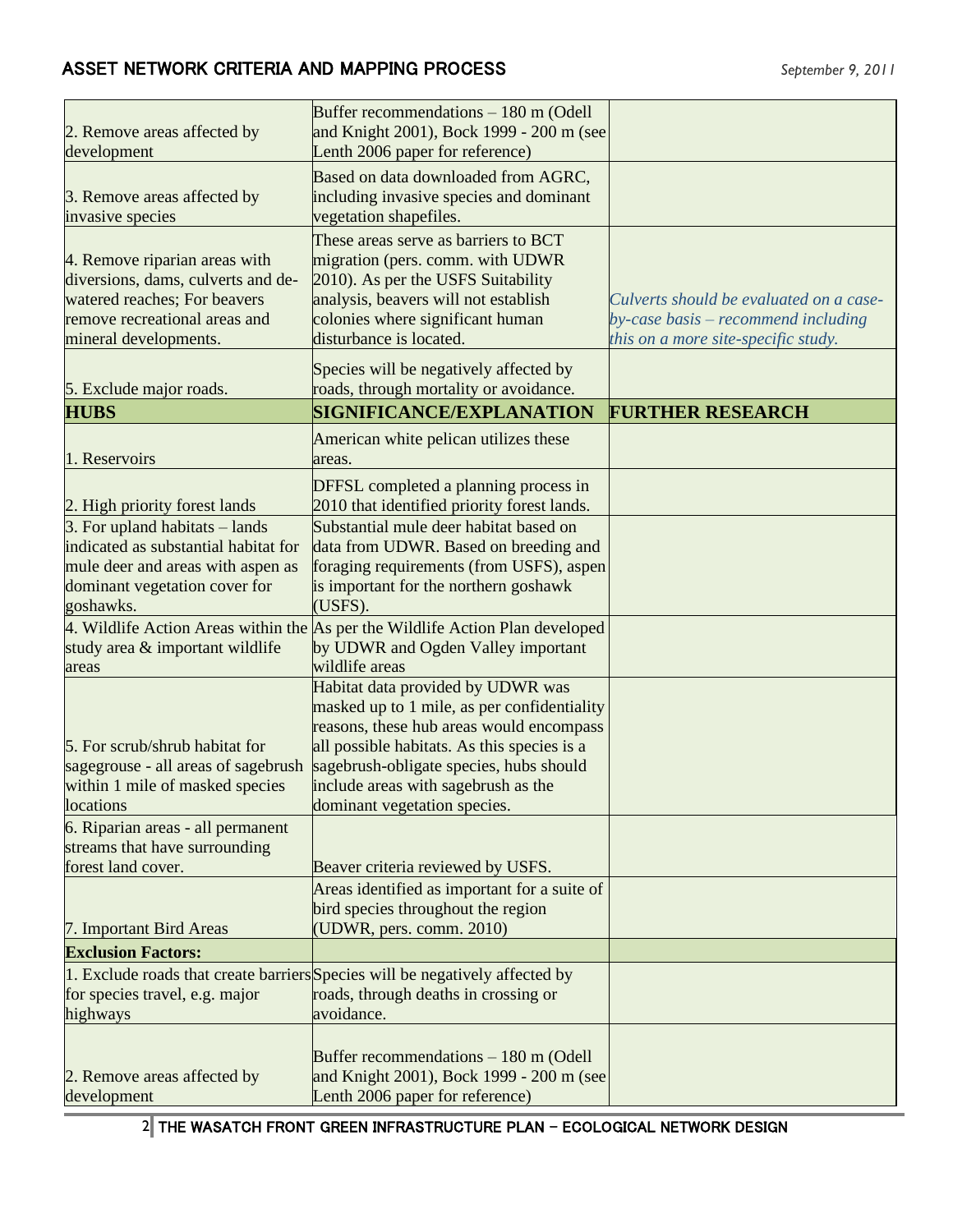| <b>CORRIDORS</b>                      | <b>SIGNIFICANCE/EXPLANATION</b>                                                                                   | <b>FURTHER RESEARCH</b>              |
|---------------------------------------|-------------------------------------------------------------------------------------------------------------------|--------------------------------------|
| 1. For riparian areas - Least-cost    |                                                                                                                   |                                      |
| path analysis between the core        |                                                                                                                   |                                      |
| areas, using acceptable habitat       |                                                                                                                   |                                      |
| types, e.g. the streams in the        |                                                                                                                   |                                      |
| cores/hubs listed above, with         |                                                                                                                   |                                      |
| preferred connections between         | Based off the Bonneville cutthroat trout                                                                          |                                      |
| higher quality streams and streams    | and Beaver, based on discussions with                                                                             |                                      |
| with woody riparian vegetation.       | <b>UDWR</b> and USFS.                                                                                             |                                      |
| 2. For shrub/scrub and mule deer      |                                                                                                                   |                                      |
| habitat areas, prioritize connections |                                                                                                                   | Species movement modeling was beyond |
|                                       | between summer and winter ranges Based on conversations with UDWR staff, the scope of this project and so was not |                                      |
| (e.g., for mule deer and Greater      | species need connections between winter                                                                           | included in the ecological corridor  |
| Sage Grouse) and connections via      | and summer ranges first, then other                                                                               | modeling. It should be considered in |
| preferred habitat                     | connections.                                                                                                      | future planning efforts.             |
| 3. Least-cost path analyses between   |                                                                                                                   |                                      |
| the core and hub areas, using         |                                                                                                                   |                                      |
| acceptable habitat types.             | See least cost path analysis process below.                                                                       |                                      |
| 4. For wetlands, utilize discharge    |                                                                                                                   |                                      |
| areas, hydric soils and shallow       | Emphasize hydrological connections to                                                                             |                                      |
| aquifer areas for connections.        | support wetland connectivity.                                                                                     |                                      |

<sup>1</sup>See Utah DFFSL 2010 Statewide Assessment document available at [http://www.ffsl.utah.gov/stateassessment.php.](http://www.ffsl.utah.gov/stateassessment.php)

#### **References:**

Lenth, B. A., R. L. Knight, and W. C. Gilgert. 2006. Conservation value of clustered housing developments. Conservation Biology 20:1445-1456.

Odell, E. A., and R. L. Knight. 2001. Songbird and medium-sized mammal communities associated with exurban development in Pitkin county, Colorado. Conservation Biology 15:1143-1150.

U.S. Forest Service. (1993). The Northern Goshawk in Utah: Habitat Assessment and Management Recommendations. [http://www.fs.fed.us/rm/pubs/rmrs\\_gtr022.pdf](http://www.fs.fed.us/rm/pubs/rmrs_gtr022.pdf)

#### **Experts consulted:**

Utah Division of Wildlife Resources – avian biologists, big-game biologists, upland game biologists, Utah Natural Heritage Program Utah State University – wildlife biologists, foresters

Utah Division of Forestry, Fire, and State Lands – GIS staff, urban foresters

National Park Service Rivers, Trails, and Conservation Assistance Program

US Forest Service – wildlife biologists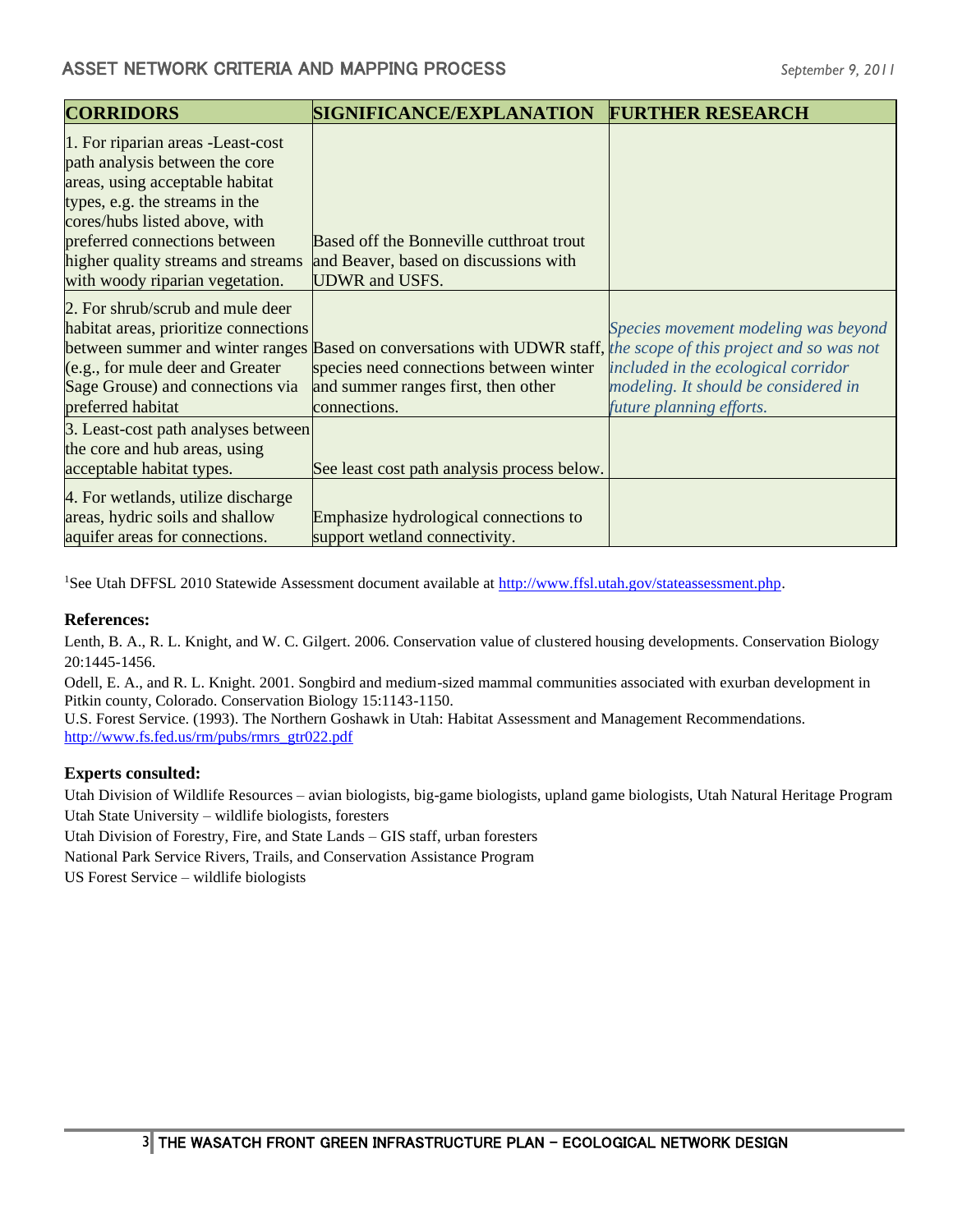## **Ecological Asset Network Criteria – Design Process**

## **Ecological Cores**

#### *Species criteria for the design of the core areas:*

Upland and Riparian Species:

**Beaver** – areas with known/documented beaver populations (data from US Forest Service), those permanent streams with woody riparian vegetation with a minimum of 0.5 miles of stream length, perennial ponds, lakes, and reservoirs with dimmable outlet (not Currant Creek, Tibble Fork, Silver Lake Flat, or Strawberry Reservoirs). Appropriate vegetation within 300' of the water body and stream gradient less than 15%. For hubs, include streams with less than 0.5 miles of length when connected to another body of water within 600 feet. Reaches of intermittent streams connected to perennial streams and ponds are considered capable. Remove recreational areas, mineral developments, administrative and development sites, and roads.

**Mule deer** – areas classified by UDWR as crucial or substantial habitat for this species; and

**Northern goshawk** – includes areas listed as nesting or post fledgling habitat areas as classified by the USFS, foraging areas will be incorporated as hubs.

Nesting habitat – appropriate forest cover types, e.g., aspen, aspen/conifer, dense conifer, etc.; minimum canopy cover of >70%, minimum patch size of 30 acres.

Post Fledgling Habitat – minimum patch of 450 acres (at least 30 acres of nesting habitat), same covers as for nesting with a canopy cover >50%, must be within .25 miles of another polygon of post fledgling habitat or nesting habitat.

Foraging habitat (hubs) – include aspen, aspen/conifer, other deciduous forest types with large trees, conifer, and oak tree types; minimum patch size of 5400 acres (excluding nest and PF habitat), all foraging habitat within 1.72 miles of nesting habitat, all canopy cover types and must include 30 acres of nesting habitat.

*Note: for this study, percent canopy cover data was not available – goshawk habitat areas were based exclusively on appropriate land cover types.* 

- 1. Create a new toolbox in ArcCatalog for Recreational modeling ~EcologicalAssets
	- A. #1 Core Criteria protected and public lands with ecological assets
		- i. Select all lands with protection designation BLM Wilderness, US Forest Service Wilderness, National Conservation Association parcels, Division of Natural Resources wildlife reserves, and ecological easements. Merge into one layer→ecolands\_protected2
		- ii. Convert to raster $\rightarrow$ prot\_ecoland1
		- iii. Reclassify to 0 and 1 for analysis $\rightarrow$ *rc* ecoprot1
	- B. #2 Core Criteria high priority wetlands
		- i. Select those wetlands (from USFWS National Wetland Inventory) greater or equal to .6 acres (as per species habitat information and conversations with UDWR staff) → NWI\_wetlands\_over6ac
		- ii. Remove tailings ponds south of the Great Salt Lake (as per conversations with water quality experts)
		- iii. Convert to raster $\rightarrow$ all\_wetlands1
		- iv. Reclassify to 0 and 1 for analysis→*rc\_wetlands4*
	- C. #3 Core Criteria high quality uplands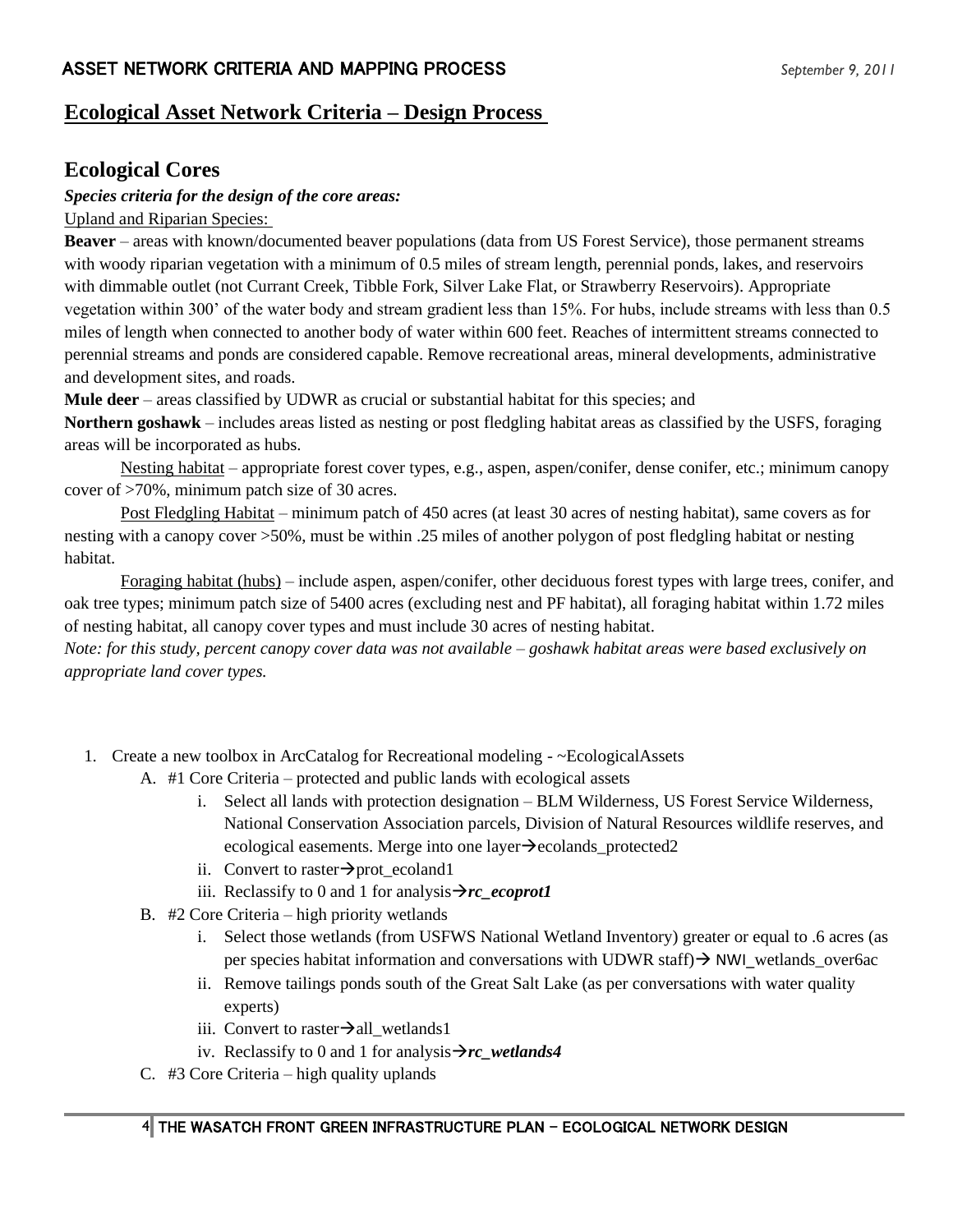- i. Select crucial mule deer habitat from data received from UDWR  $\rightarrow$  MuleDeerHabitat\_Crucial, convert to raster  $\rightarrow$  mdeer crucial, reclassify  $\rightarrow$  rc mdeer cruc
- ii. Extract vegetation used by the northern goshawk from the SWreGAP data  $\rightarrow$ Goshawk\_GAP\_veg2, convert to raster $\rightarrow$  goshawk1, reclassify  $\rightarrow$  rc\_goshawk1
- iii. Use single output map algebra to add the above two layers  $\rightarrow$  uplandhab2
- iv. Reclassify to 0 and 1 for analysis→*rc\_uplandhab1*
- D. #4 Core Criteria high quality riparian
	- i. Buffer by 50 feet streams where Bonneville Cutthroat Trout occur and streams with permanent woody riparian vegetation and merge together  $\rightarrow$  riparianforcore\_50ftbuff, convert to raster  $\rightarrow$ riparian50ft, reclassify to 0 and 1 for analysis  $\rightarrow$  rc\_ripar50ft
	- ii. Extract from SWreGAP data all riparian vegetation types, open water and wet meadow  $\rightarrow$ beaver\_water; merge with streams\_perm2\_pgon  $\rightarrow$  beaver\_water2; extract from SWreGAP data all vegetation types useable by the beaver  $\rightarrow$  beaver\_usable\_veg; select by location all features within beaver water2 that are within 600 feet of beaver usable veg (per USFS beaver habitat criteria)  $\rightarrow$  beaver\_habitat; merge this layer with beaver\_water2  $\rightarrow$  beaver\_habitat2; convert to raster  $\rightarrow$  beaver\_hab1; reclassify to 0 and 1 for analysis  $\rightarrow$  rc\_beaverhab1
	- iii. Buffer rivers by 50 ft  $\rightarrow$  rivers 50ft buff, convert to raster  $\rightarrow$  rivers 50ft, reclassify  $\rightarrow$ rc\_rivers50ft
	- iv. Use single output map algebra to add the above three layers  $\rightarrow$  ripcore, reclassify to 0 and 1  $\rightarrow$ *rc\_ripcore3*
- E. #5Core Criteria high quality scrub/ shrub areas
	- i. Merge together sagegrouse brooding and winter habitat from AGRC  $\rightarrow$  sagegrouse habitat
	- ii. Convert to raster  $\rightarrow$  sagegrse\_hab
	- iii. Reclassify to 0 and 1 for analysis $\rightarrow$ *rc* sagehab
- F. #6 Core Criteria areas of environmental concern
	- i. Select BLM Areas of Critical Environmental Concern →BLM\_areasenvtalconcernt
	- ii. Convert to raster→BLM\_AEC
	- iii. Reclassify to 0 and 1 for analysis $\rightarrow$ *rc\_blm\_aec2*
- 2. Merge together the core criteria  $1 6$ 
	- A. Use single output map algebra to add the above final, reclassified rasters together  $\rightarrow$  eco\_cores5
	- B. Use the reclassify tool to change any value above 1 to a 1, and then all nodata values to  $0 \rightarrow rc$  *ecocores5*
- 3. Create exclusion layers
	- A. Create exclusion factor #1 areas of high human disturbance marinas (note: marinas to be included with recreational areas, see exclusion factor #4), trails
		- i. Buffer trails and regional trails by 50 meters and merge  $\rightarrow$  all\_trails\_50ftbuff, convert to raster  $\rightarrow$ trails 50m, reclassify for analysis  $\rightarrow$  *rc* trails50*m*
	- B. Create exclusion factor  $#2$  areas affected by development
		- i. Select developed lands from AGRC land cover  $\rightarrow$  developed land all
		- ii. Buffer by 200 m  $\rightarrow$  dev land all 200mbuff
		- iii. Convert to raster  $\rightarrow$  urbanareas2
		- iv. Reclassify to 0 and 1 for analysis→*rc\_urban6*
	- C. Create exclusion factor  $#3$  areas affected by invasive spp.
		- i. Clip noxious weeds layer from AGRC to project boundary  $\rightarrow$ noxiousweeds\_AGRC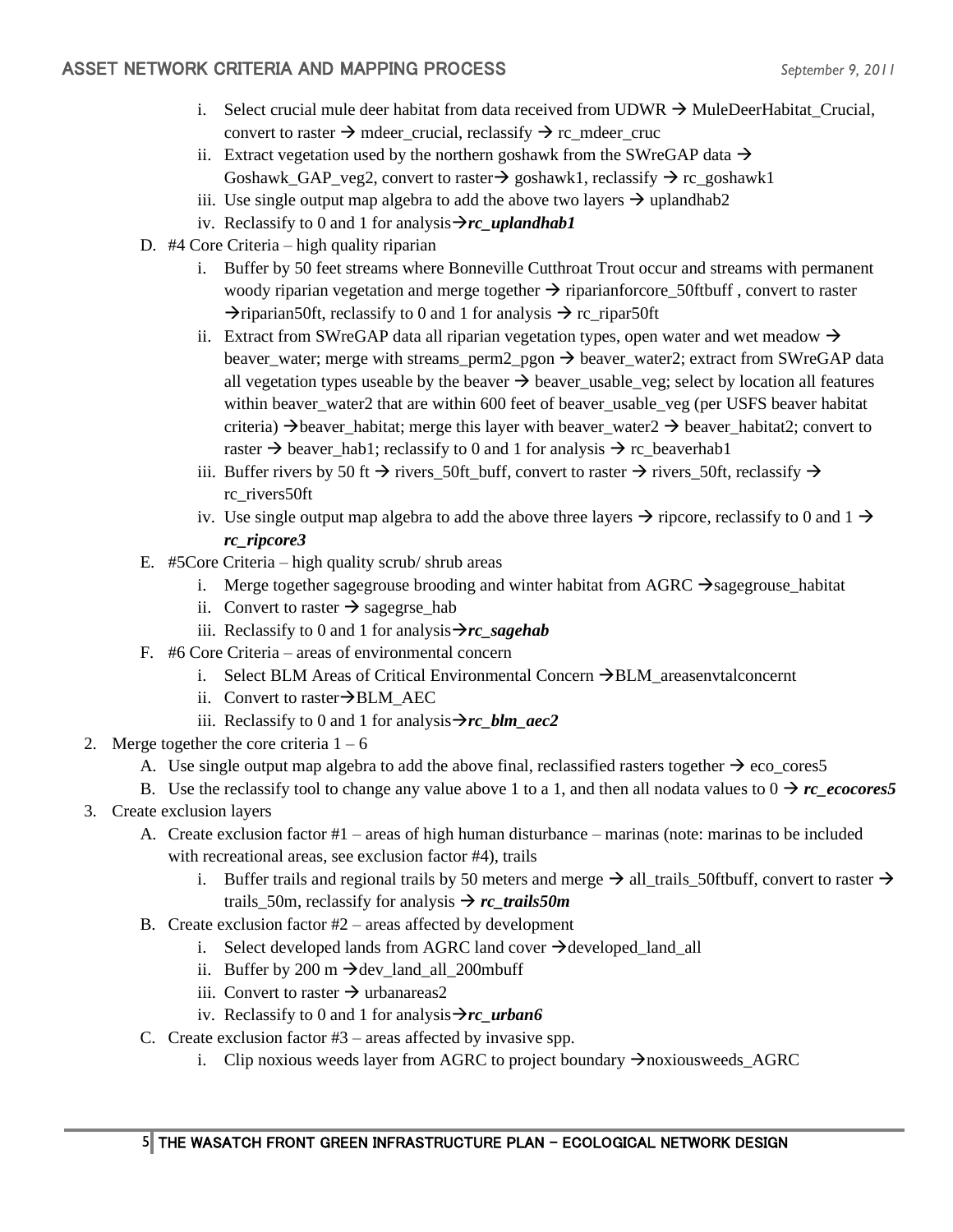- ii. Select noxious weeds from dominant vegetation shapefile (from AGRC, include cheatgrass, which is not on the noxious weed list but has significant ecological and productivity ramifications)→noxiousweeds\_cheatgrass
- iii. Merge the noxious weeds layer  $\rightarrow$ noxiousweeds\_all
- iv. Convert the noxiousweeds\_all layer to raster (noxiousweeds) and reclassify for analysis→*rcnoxweeds1*
- D. Create exclusion factor #4 riparian barriers and human disturbance
	- i. Buffer dams by 50 feet  $\rightarrow$  dams\_50ftbuffer, merge buffered dam layer with mining lands  $\rightarrow$ dams mines, and convert to raster  $\rightarrow$  dams mines
	- ii. Reclassify to 0 and 1 for analysis  $\rightarrow$  *rc* mine dam1
	- iii. Use reclassified recreation area file from Recreational Core Criteria #5 (includes ski areas, marinas and golf courses) →*Rc\_recareas1*
	- iv. Conduct single output map algebra to add these two areas  $\rightarrow$  *Rc\_recmindam1*
- E. Create exclusion factor #5 road creating barriers for species travel
	- i. Select major roads from AGRC Roads shapefile  $\rightarrow$  Roads\_Major
	- ii. Buffer by 40 m (Forman 1995)  $\rightarrow$  MajorRoads 40mbuff
	- iii. Convert to raster  $\rightarrow$  roads 40mbuff
	- iv. Reclassify to 0 and 1 for analysis  $\rightarrow$  *rc\_roads40m1*
- F. Use single output map algebra to multiply the 5 exclusion layers together  $\rightarrow$  *ecocoreexfac2*
- 4. Remove exclusion layers
	- A. Use single output map algebra to multiply the final cores layer with the exclusion layer  $\rightarrow e_{co\_cores6}$  vector file is ecocores7

# **Ecological Hubs**

- 1. Develop hub criteria
	- A. #1 Hub Criteria reservoirs
		- i. Select the reservoirs layer  $\rightarrow$  reservoirs clip
		- ii. Convert to raster  $\rightarrow$  reservoirs
		- iii. Reclassify to 0 and 1 for analysis  $\rightarrow$  *rc\_reservoir*
	- B. #2 Hub Criteria high priority forest lands
		- i. Select all Tier 1 lands from DFFSL priority areas layer $\rightarrow$ priority areas
		- ii. Convert to raster $\rightarrow$ fs priority
		- iii. Reclassify to 0 and 1 for analysis $\rightarrow$ *rc\_fs\_prior1*
	- C. #3 Hub Criteria substantial mule deer habitat and areas dominated by aspen
		- i. Select areas dominated by aspen $\rightarrow$ aspen\_dominant, convert to raster $\rightarrow$ aspen, reclassify to 0 and 1 for analysis→*rc\_aspen*
		- ii. Extract substantial mule deer habitat from data received from UDWR  $\rightarrow$ MuleDeerHabitat Substantial, convert to raster  $\rightarrow$  mdeer subst, reclassify  $\rightarrow$  rc mdeer subs
		- iii. Use single output map algebra to add the above two layers  $\rightarrow$  upland\_hub, reclassify  $\rightarrow$ *rc\_uplandhub*
	- B. #4 Hub Criteria Wildlife Action Areas and Important Wildlife Areas
		- i. Merge the Wildlife Action Areas as designated by the Wildlife Action Plan with Ogden Valley's Important Wildlife Habitat→wildact\_impwild
		- ii. Convert to raster→wildact\_imp1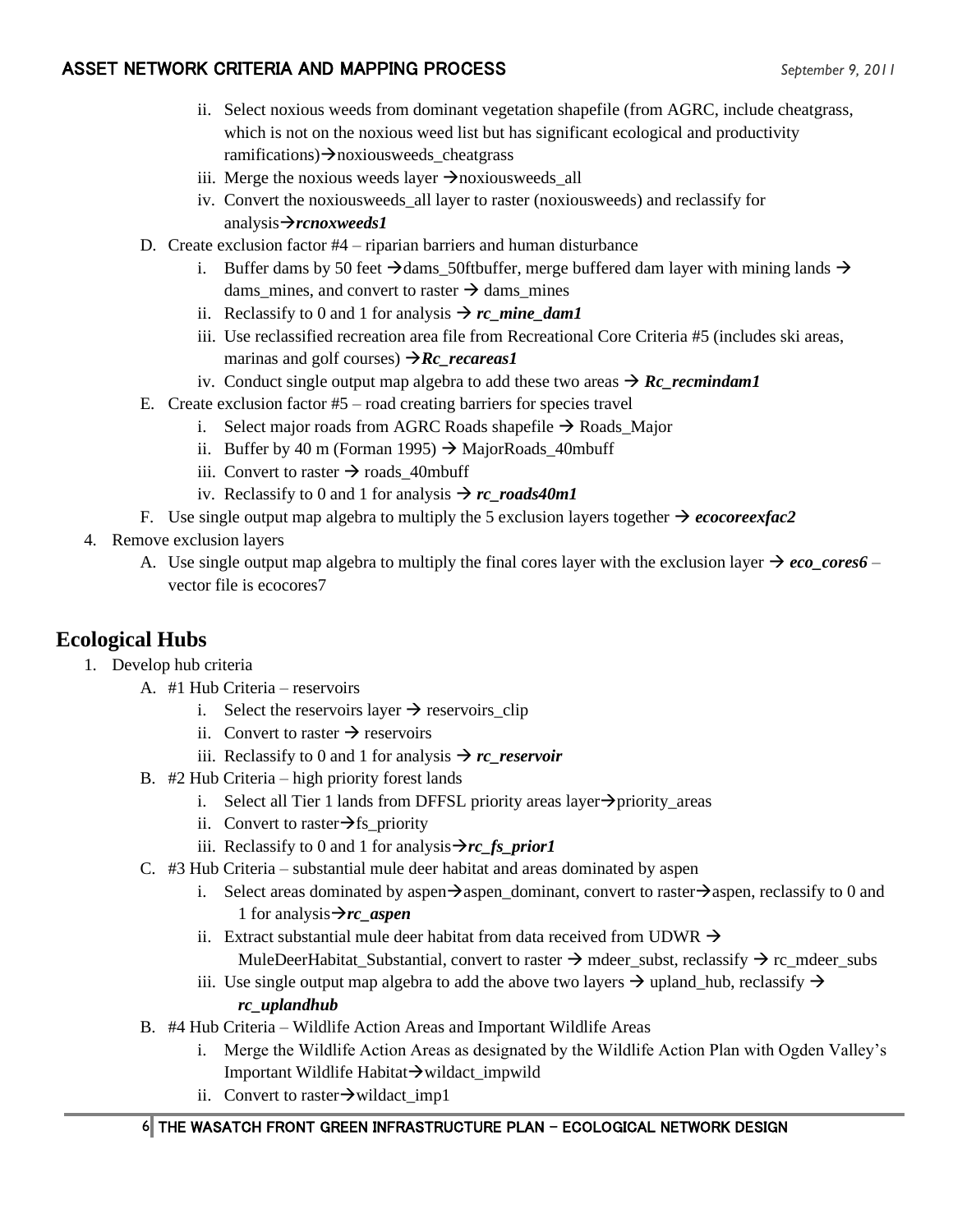- iii. Reclassify to 0 and 1 for analysis $\rightarrow$ *rc\_wild\_imp3*
- D. #5 Hub Criteria shrub habitat
	- i. Select all shrub lands (from GAP data) within 1 mile of masked species locations→sagebrush\_adjtomaskedlocations
	- ii. Convert to raster  $\rightarrow$ shrub\_hub1
	- iii. Reclassify to 0 and 1 for analysis $\rightarrow$ *rc\_shrb\_hub2*
- E. #6 Hub Criteria riparian areas
	- iv. Select all permanent streams adjacent to forest lands  $\rightarrow$  perm\_streams\_adjacenttoforests
	- v. Convert to raster  $\rightarrow$  stream forest
	- vi. Reclassify to 0 and 1 for analysis  $\rightarrow$  *rc* stm fores2
- F. #7 Hub Criteria Important Bird Areas
	- i. Convert the ImportantBirdAreas shapefile to raster  $\rightarrow$  IBAs1
	- ii. Reclassify to 0 and 1 for analysis  $\rightarrow$  *rc\_IBAs2*
- 2. Merge together the hub criteria  $1 7$ 
	- A. Use single output map algebra to add the above final, reclassified rasters together  $\rightarrow$  eco\_hubs3
	- B. Use the reclassify tool to change any value above 1 to a 1, and then all nodata values to  $0 \rightarrow$

#### *rc\_eco\_hubs2*

- 3. Create exclusion layers
	- A. Use single output map algebra to multiply the hub exclusion factors together (rc\_urban4 and rc\_roads40m1) → *ecohubexfact1*
- 4. Remove exclusion layers from hubs
	- A. Use single output map algebra to multiply the final hubs with the hub exclusion layer  $\rightarrow$  *ecohubs\_excl4*

# **Ecological Corridors – Least Cost Path Analysis**

- 1. Create the cost surface raster
	- a. Convert the ecocores exc4 raster to vector  $\rightarrow$  ecocores5
		- i. Dissolve by value field  $\rightarrow$  eco\_cores\_dissolve
		- ii. Add field label; start editing session add "Cores" to the one attribute field under "label"
	- b. Convert the ecocores exc4 raster to vector  $\rightarrow$  ecohubs1
		- i. Erase the cores from the hubs (erase tool only available with ArcInfo license)  $\rightarrow$  ecohubs\_erase
		- ii. Dissolve by value field  $\rightarrow$  eco\_hubs\_erase\_dissolve
		- iii. Add field label; start editing session add "Hubs" to attribute field under label
	- c. Merge together hydric soils (hydric70pct), shallow groundwater areas (grndh20\_0ft) and aquifer recharge
		- zones (aquifer\_10km\_boundary)  $\rightarrow$  hydric\_shallow\_recharge
			- i. Dissolve by value field  $\rightarrow$  hydshallowrecharge dissolve
			- ii. Add label field; start editing session add "Hydric soils, shallow groundh2o, aquifer recharge" to attribute field
	- d. Buffer all streams by 15 m  $\rightarrow$  streams 15mbuff
		- i. Dissolve by buffer distance  $\rightarrow$  streams\_15mbuff\_dissolve
		- ii. Add label field; start editing session add "All Streams" to attribute field
	- e. Select all developed land from land cover layer  $\rightarrow$  developed\_land\_all
		- i. Dissolve by buffer value field  $\rightarrow$  developed\_land\_dissolve
		- ii. Add label field; start editing session add "Developed Land" to attribute field
	- f. Select appropriate habitat land cover types from NLCD layer all forest, shrub, grassland and wetland types → forest\_shrub\_grass\_wetland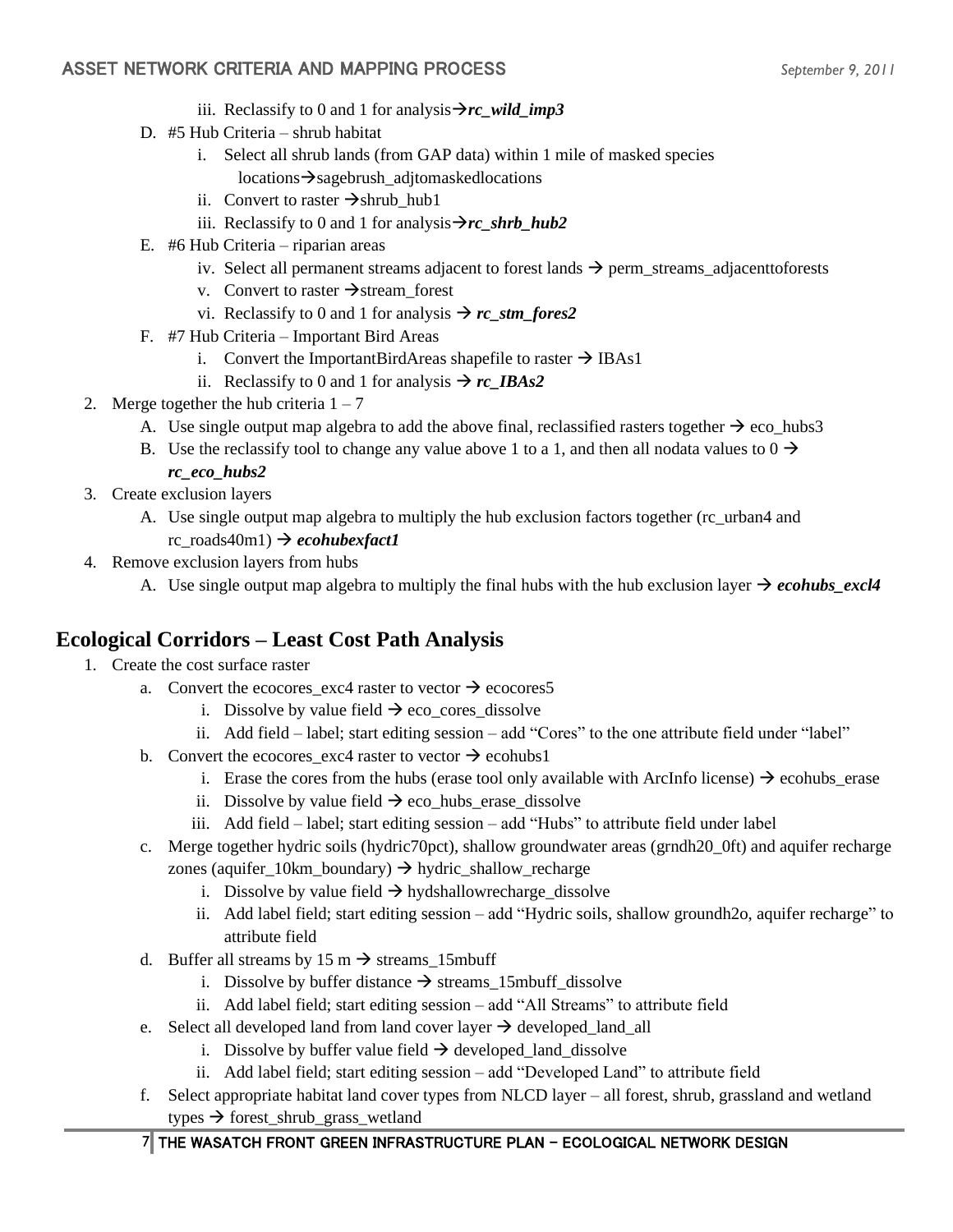- i. Dissolve by value field  $\rightarrow$ all\_habitat\_dissolve
- ii. Add field label; start editing session add "Habitat Landcover" to the one attribute field under "label"
- g. Select permanent streams adjacent to woody vegetation (from Hydrological criteria)  $\rightarrow$ 
	- permstreams\_adjtoforest\_50ftbuff
		- i. Dissolve by value field  $\rightarrow$  streams\_forestadj\_dissolve
		- ii. Add field label; start editing session add "Permanent Streams adjacent to Forests" to attribute field
- h. Select parks from Community Criteria  $\rightarrow$  all\_parks
	- i. Dissolve by value field  $\rightarrow$  all\_parks\_dissolve
	- ii. Add field label; start editing session add "Parks" to attribute field
- i. Select major roads  $\rightarrow$  major roads
	- i. Dissolve by value field  $\rightarrow$  major\_roads\_dissolve
	- ii. Add field label; start editing session add "Roads" to attribute field
- j. Select impaired water bodies
	- i. Dissolve by value field  $\rightarrow$  impaired\_waters\_dissolve
	- ii. Add label field; start editing session add "Impaired Waters" to attribute field
- k. Merge eco\_cores\_dissolve, eco\_hubs\_erase\_dissolve, hydshallowrecharge\_dissolve, streams\_15mbuff\_dissolve, developed\_land\_dissolve, all\_habitat\_dissolve, streams\_forestadj\_dissolve, all\_parks\_dissolve, major\_roads\_dissolve, and impaired\_waters\_dissolve together  $\rightarrow$  eco\_corridor\_perm (note, this should be the cost surface file – to be renamed in raster classification)
	- i. Under value field, insert the following values (values assigned to dictate which layers will override other layers):

| Value          | Label                                             |
|----------------|---------------------------------------------------|
| $\mathbf{1}$   | <b>Habitat Landcover</b>                          |
| $\overline{2}$ | Hydric soils, shallow groundh20, aquifer recharge |
| 3              | Cores                                             |
| 4              | Hubs                                              |
| 5              | Developed Land                                    |
| 6              | Parks                                             |
| 7              | Roads                                             |
| 8              | <b>Streams</b>                                    |
| 9              | Permanent Streams adjacent to Forests             |
| 10             | <b>Impaired Waters</b>                            |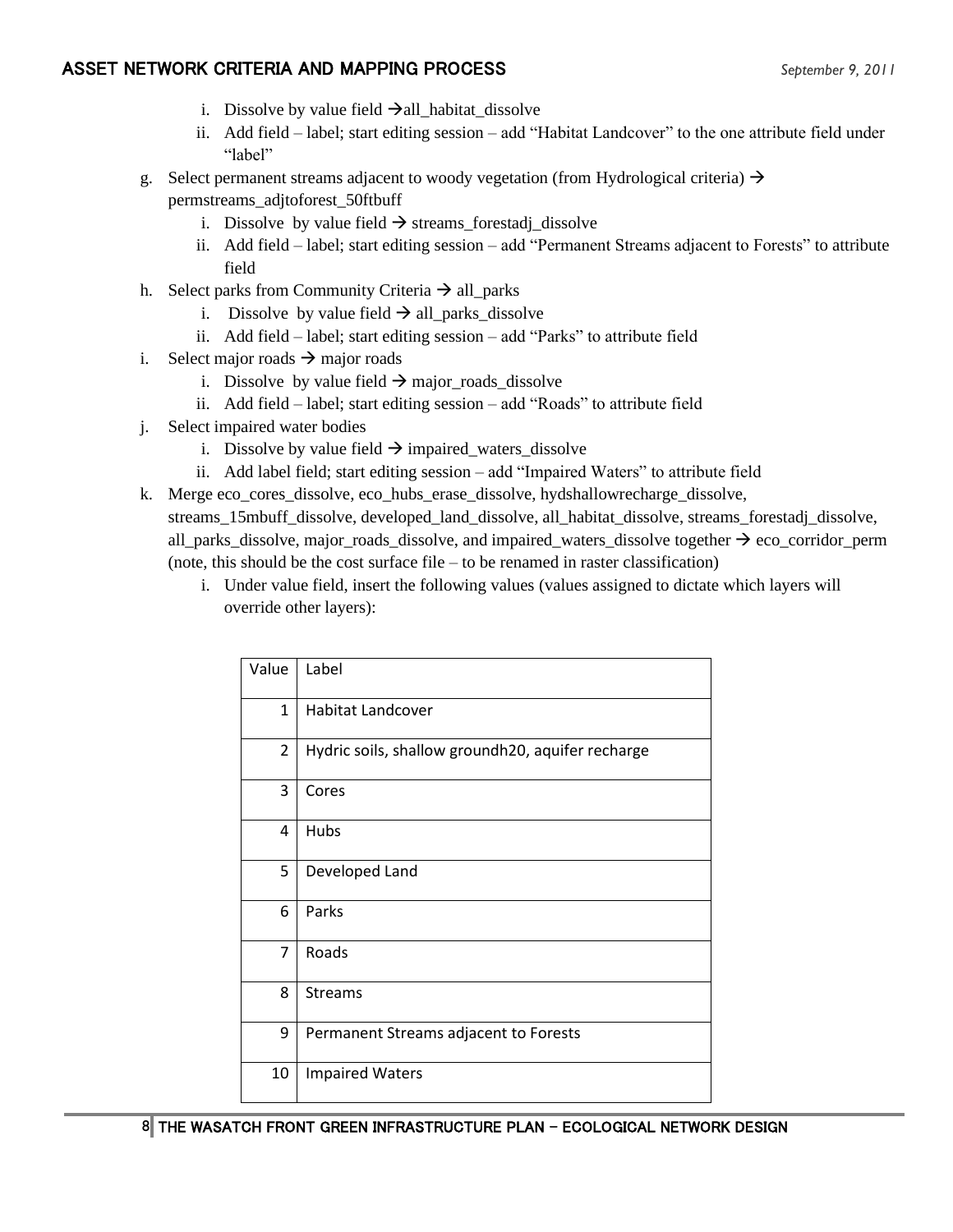- ii. Convert file to raster→*eco\_costsurf*
- iii. Add PermValue field with the following values:

| <b>OBJECTID</b> | Value          | Label                                             | PERMVALUE |
|-----------------|----------------|---------------------------------------------------|-----------|
| 0               | 1              | <b>Habitat Landcover</b>                          | 0.6       |
| 1               | $\overline{2}$ | Hydric soils, shallow groundh2o, aquifer recharge | 0.7       |
| $\mathfrak{p}$  | 3              | Cores                                             | 1.0       |
| 3               | 4              | <b>Hubs</b>                                       | 0.9       |
| 4               | 5              | Developed Land                                    | 0.1       |
| 5               | 6              | Parks                                             | 0.5       |
| 6               | 7              | Roads                                             | 0.1       |
| 7               | 8              | <b>Streams</b>                                    | 0.7       |
| 8               | 9              | Permanent Streams adjacent to Forests             | 0.8       |
| 9               | 10             | <b>Impaired Waters</b>                            | 0.0005    |

# **Ecological Corridors – Design Process**

- 1. Create study map with cores, hubs, least cost paths and linear ecological features that could serve as corridors a. Add cores  $\rightarrow$  ecocores5 and hubs  $\rightarrow$  ecohubs erase
	- b. Add least cost paths to map  $\rightarrow$  movement\_prob
		- i. In Symbology, select "Classified"; compute histogram; exclude data between  $0 0.5686$ (retains highest value paths)
	- c. Add waterways  $\rightarrow$  streams\_rivers
- 2. Create new shapefile  $\rightarrow$  Eco\_Corridors\_Existing
	- a. Trace waterways that serve as connecting corridors between core and hub areas
- 3. Create new shapefile  $\rightarrow$  Eco\_Corridors\_Proposed
	- a. Assess areas where connectivity is lacking and draw in corridors using the following criteria

i. Trace existing waterways first, even if they do not completely connect two core patches – such partial corridors are included in the existing corridor shapefile – draw in proposed corridors to complete these connections

ii. Secondly, use least cost paths to draw in corridors where connectivity is still lacking